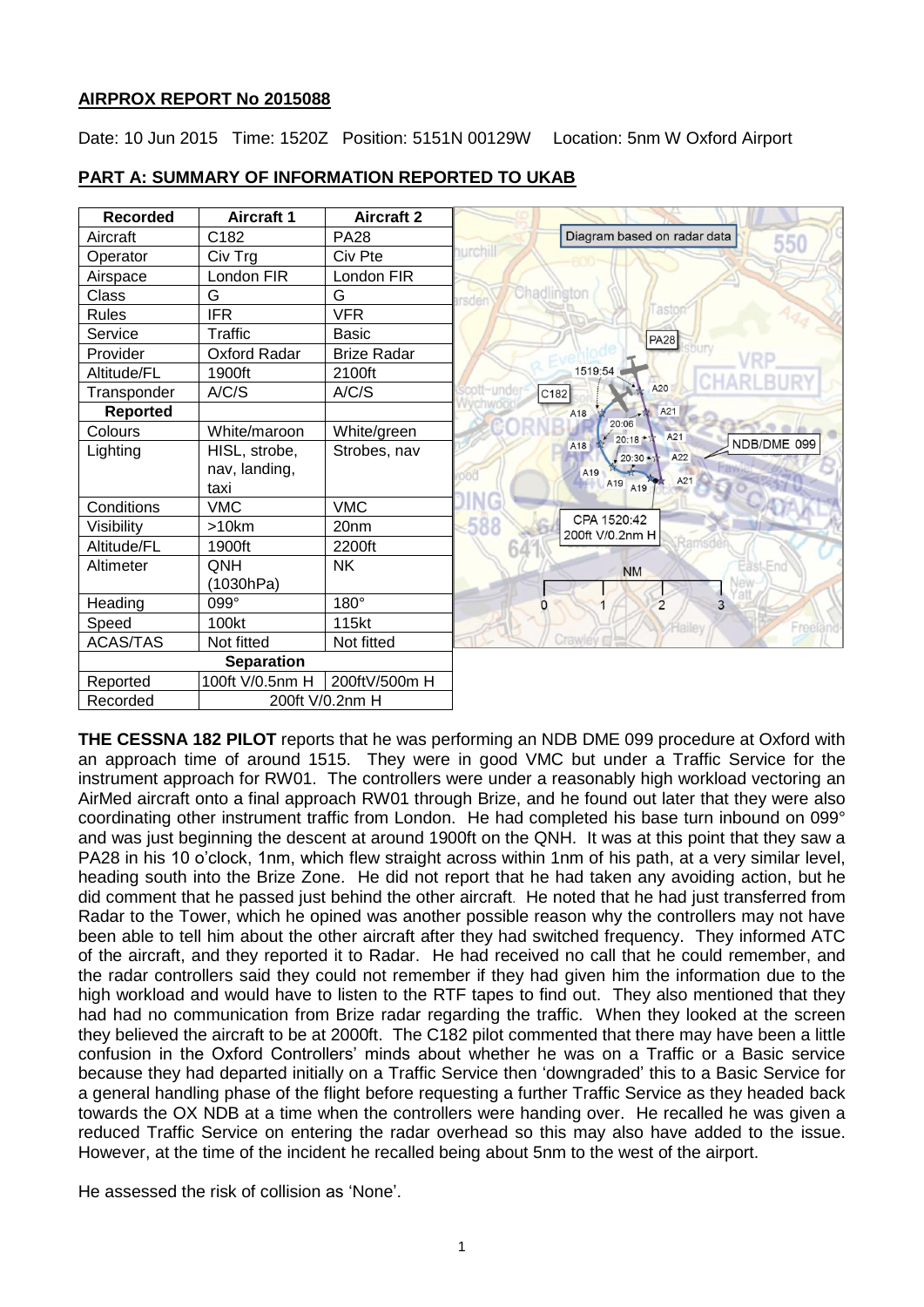**THE PIPER PA28 PILOT** reports that he was first alerted to the Airprox some 2 weeks after the event. He was flying more or less due south and routing via Popham's overhead. He was on autopilot, linked to GPS, and maintaining a steady heading. It was a busy flying day with lots of aircraft around but excellent visibility; his front-seat passenger and he were keeping a good look-out. There were several encounters with other traffic on the day, although he did not consider any of them significant. His GPS log showed he held a steady altitude of around 2200ft for most of the journey, with a straight track between waypoints. He was receiving a Basic Service from Brize Radar. He did recall a Cessna type aircraft coming in at a similar altitude, or perhaps a little lower, on a converging course from his left at about his 9 o'clock (i.e. from the direction of Oxford). Even as he saw it, the aircraft's pilot took avoiding action he thought, and turned sharply away. At the time he considered this was not an especially close encounter but was grateful for the positive avoiding response of the other pilot; he would have been ready to take action himself if necessary. He remembered thinking at the time that possibly this was a trainee pilot with an instructor out of Oxford, and that the instructor had taken control to make a positive response to the developing situation. He did not think anything more of it until he was advised about the Airprox. [UKAB Note: this sighting was in fact before the Airprox that was reported by the C182 pilot, and is likely to have been when they initially crossed over a minute or so prior.]

He assessed the risk of collision as 'None'.

**THE BRIZE ZONE CONTROLLER** states that the Airprox was reported to him some time after the event and, as such, he had a very limited recollection. The aircraft that he was working was believed to be the subject PA28 because the pilot was on the frequency at the time of the reported Airprox, and his flight profile would place the aircraft in the correct location. The pilot was operating under a Basic Service and was given permission to transit Brize Norton Class D controlled airspace at 2200ft. The aircraft was displaying mode 3A and C. No conflicting Oxford traffic was observed or called to the PA28 pilot as far as he can remember. Nothing was declared on frequency by the aircraft's pilot at the time. Traffic Information regarding the profile would have been available to adjacent units as the aircraft was displaying a BZN Zone transponder code. No such information was requested.

**THE BRIZE SUPERVISOR** stated that this Airprox has been brought to his attention a significant amount of time after the incident has taken place. He was unable to recall whether he witnessed the transit in question as nothing was reported on frequency or notified to him by the controller. He therefore had no further comment to add.

# **Factual Background**

The Oxford weather was:

EGTK 101450Z 05014KT 020V080 9999 SCT038 15/07 Q1027=

#### **Analysis and Investigation**

# **CAA ATSI**

ATSI had access to both pilot reports, the Swanwick Radar recording and recordings of the relevant radio frequencies. The C182 pilot had taken off from Oxford on a training flight. Initially the C182 pilot had departed to the east on a Traffic Service from Oxford Radar. After announcing an intention to carry out general manouevring to the east for approximately 10 minutes, the service was changed to a Basic Service. At 1459:10, the C182 (code 4506) pilot called Oxford for a rejoin to hold, followed by an instrument approach. A Traffic Service was agreed although the C182 pilot was advised that Traffic Information in the overhead would be limited. At 1515:10, the C182 pilot commenced an NDB/DME 099 approach which involved tracking to the west before making a base turn and returning to Oxford (Figure 1).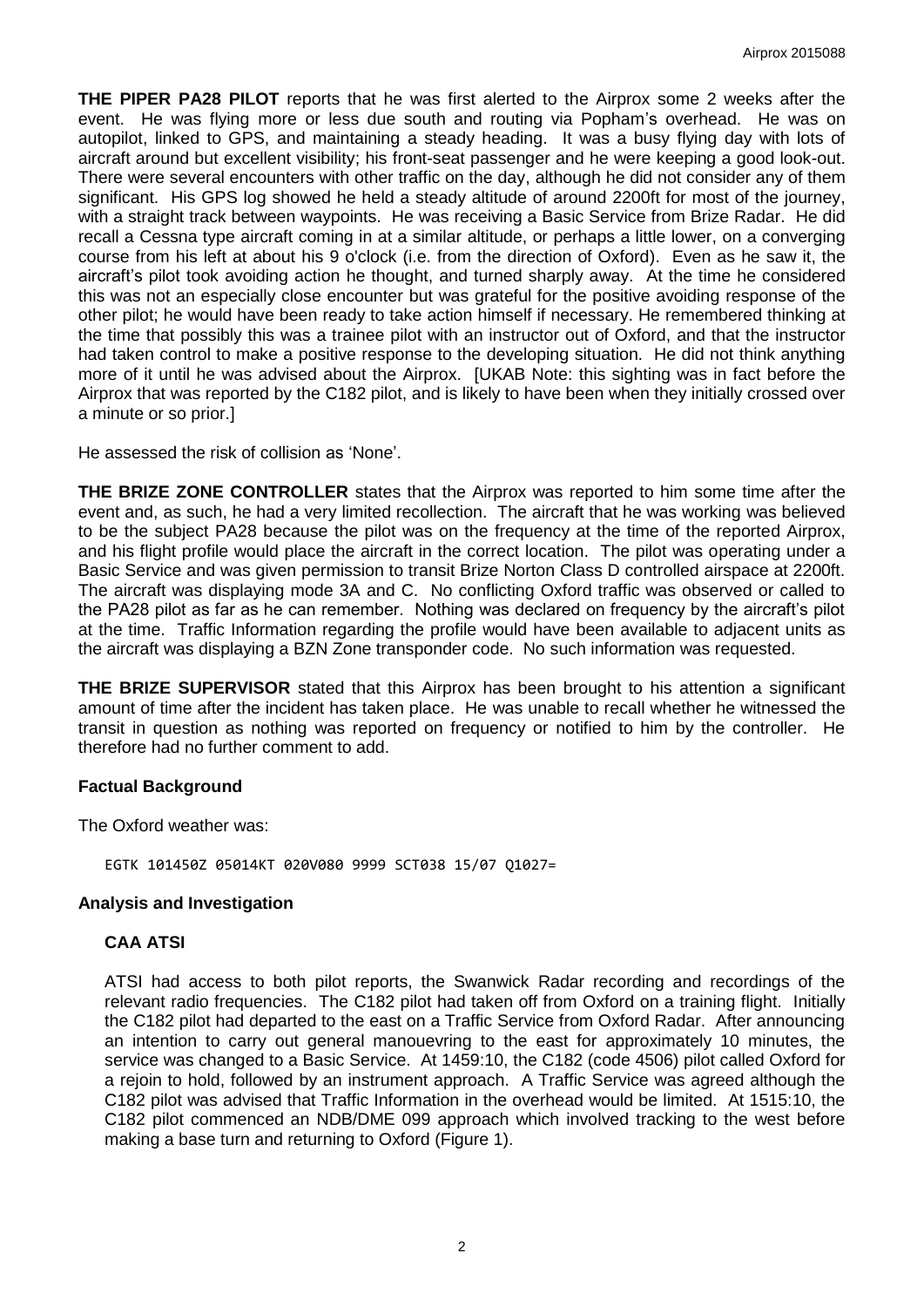

The PA28 was observed on radar approaching from the north indicating 2000ft (code 3702 – Brize Radar). At 1519:42, as the C182 pilot commenced the base turn (to the left), the C182 crossed the path of the PA28 from east to west at a range of approximately 0.5nm and 100ft below (Figure 2). [UKAB Note: this was probably when the PA28 pilot saw the C182].



Figure 2 (Swanwick MRT 1519:42).

At 1520:26 the C182 pilot reported base turn complete and was transferred to Oxford Tower. At 1520:45 the C182 pilot reported the PA28 to Oxford Tower.

At 1520:49 CPA occurred – 0.2nm and 200ft (Figure 3).



Figure 3 (Swanwick MRT at 1520:49).

No Traffic Information was passed to the C182 pilot and no coordination with Brize Radar took place. The controller at Oxford was under training and the workload was moderate to busy.

In relation to the provision of a Traffic Service, CAP493, Section 1, Chapter 12 states: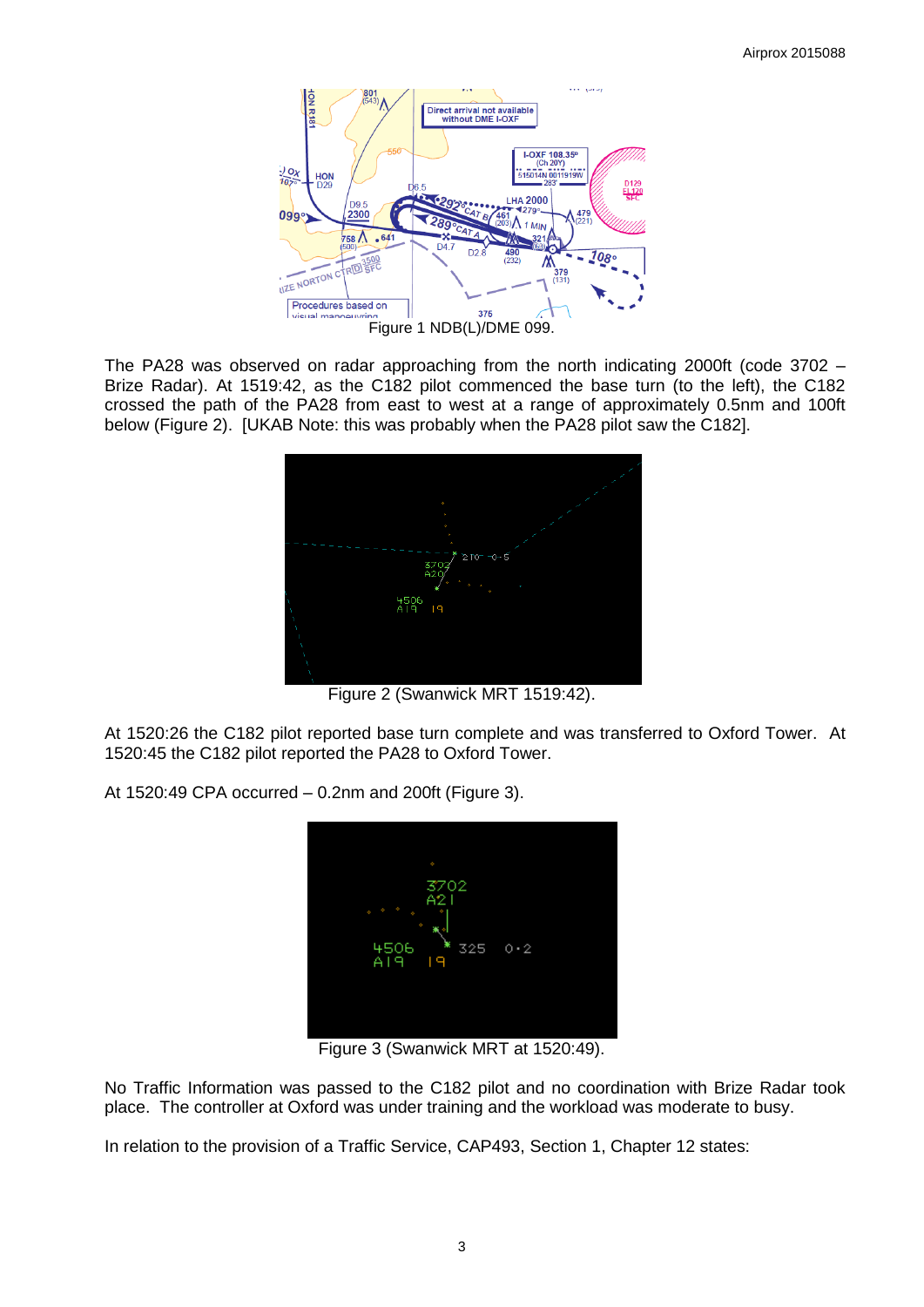*'A Traffic Service is a surveillance-based type of UK FIS where, in addition to the provisions of Basic Service, the controller provides specific surveillance-derived traffic information to assist the pilot in avoiding other traffic.* 

*A controller shall pass traffic information on relevant traffic, and shall update the traffic information if it continues to constitute a definite hazard, or if requested by the pilot.* 

*Traffic is normally considered to be relevant when, in the judgement of the controller, the conflicting aircraft's observed trajectory indicates that it will pass within 3 NM and, where level information is available, 3,000 ft of the aircraft in receipt of the Traffic Service or its level-band if manoeuvring within a level block. However, the controller is not required to achieve defined de-confliction minima and pilots remain responsible for collision avoidance even when being provided with headings/levels by ATC.*'

### **Military ATM**

The Radar Analysis Cell captured the incident based upon the London QNH of 1026 hPa.

The PA28 pilot was provided with a Zone transit at 1518:41 with no altitude restriction. The geometry at Figure 4 at 1520:25 demonstrates that the Cessna 182 had previously crossed the path of the PA28 prior to turning left, closing the geometry with the PA28.



Figure 4: Geometry at 1520:25 (Cessna squawk 4506; PA28 squawk 3702).

The CPA was at 1520:42 (Figure 2) with 200ft vertical and 0.2nm horizontal separation.



Figure 5: CPA at 1520:42.

At 1521:15, Brize informed the PA28 pilot that he was entering Brize controlled airspace for a Radar Control Service, remaining VMC.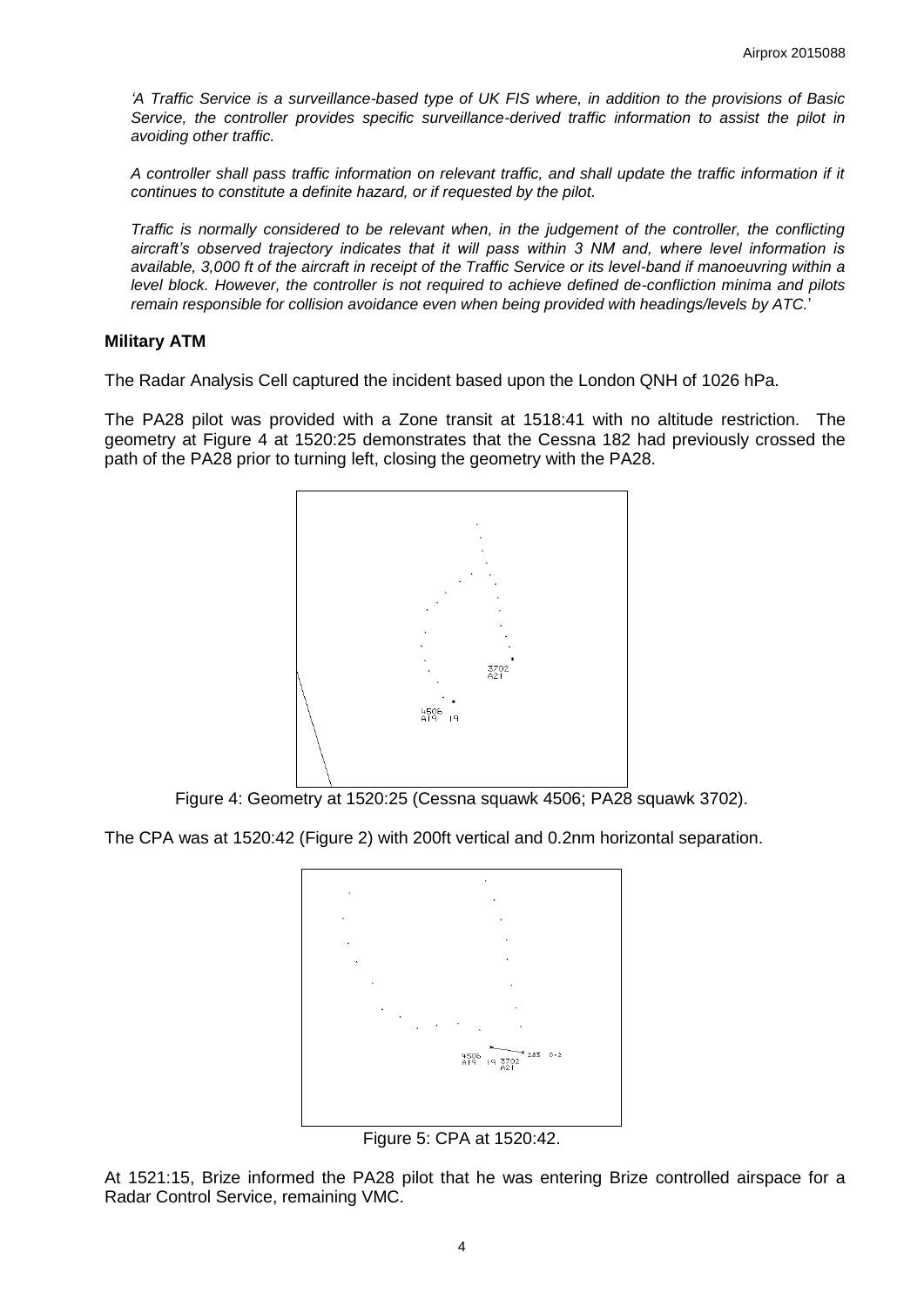No Traffic Information was provided by Brize; the PA28 pilot was placed on a discrete SSR code for the zone transit and, at the time of the Airprox, the aircraft was under a Basic Service. The PA28 was not fitted with ACAS/TAS so the remaining barrier to prevent an Airprox was the principle of 'see-and-avoid'. The PA28 pilot had seen the Cessna and had noticed the pilot's avoiding action [UKAB Note: but this was likely to have been on the first crossing of paths, not the reported Airprox]; the PA28 pilot felt that the separation distance was acceptable at this point in time and that he would have taken action himself had the other aircraft continued on a collision course.

### **UKAB Secretariat**

Both pilots shared an equal responsibility for collision avoidance and not to operate in such proximity to other aircraft as to create a collision hazard.<sup>1</sup> Because the geometry was converging, the PA28 pilot was required to give way to the C182. $^2$ 

### **Summary**

The Airprox occurred in Class G airspace of the London FIR. At the time, the C182 pilot was in receipt of a Traffic Service from Oxford Radar and the PA28 pilot was in receipt of a Basic Service from Brize. Neither pilot received Traffic Information about the other aircraft. The PA28 pilot reported seeing a Cessna aircraft on a converging course from his left at about his 9 o'clock. The radar recordings show that the C182 did cross in front of the PA28 from left to right at a range of about 0.5nm. However, the actual Airprox occurred approximately one minute later, after the C182 pilot had made a turn back towards the airport, with a CPA of 0.2nm horizontally and 200ft vertically. The PA28 pilot did not report seeing the C182 at this time. The C182 pilot reported seeing the PA28 in his 10 o'clock, 1nm, which then flew straight across within 1nm of his path at a similar level.

### **PART B: SUMMARY OF THE BOARD'S DISCUSSIONS**

Information available included reports from both pilots, the Brize controller, area radar and RTF recordings and reports from the appropriate ATC and operating authorities.

The Board was disappointed that the Oxford controller had been unable to file a report as he had been unaware, until about two weeks after the event, that an Airprox had been filed. They commented that this reinforced the need for pilots to notify ATC of Airprox incidents on the RT so that valuable information could be retained, and notes could be made by ATC (and the other pilot if on frequency), in order to assist in assessing the incident.

The Board first discussed the actions of the Oxford Radar controller. The Board noted that, although the controller had been providing a Traffic Service to the C182 pilot, Traffic Information had not been passed with regard to the presence of the PA28 despite it being present on the radar display and displaying a Brize SSR conspicuity code. In debating the reason for this absence of Traffic Information, members speculated that it would only likely have happened if the Oxford controller was not closely monitoring the C182; they noted that, leading up to the incident, the service being provided to the C182 pilot had changed from a Traffic Service to a Basic Service and then back to a Traffic Service, which had been restricted whilst the C182 had been in the Oxford overhead. Some members wondered whether these numerous changes of service had led to the controller losing track of what he was providing at the time, and mentally reverting to the application of a Basic Service which would not have required him to track the C182. The Board also noted that the Airprox had occurred when the C182 was 5nm west of the airport, which was judged to have been outside the radar overhead, and so the PA28 and the C182 tracks should have been visible; the CAA ATSI advisor confirmed that the recording of the Oxford radar had shown both aircraft at the time of the Airprox. Finally, although the Airprox occurred just after the C182 pilot had been transferred to the Tower frequency, Civil ATC members confirmed that it was still the Radar controller's responsibility to

 $\overline{\phantom{a}}$ 1 SERA.3205 Proximity.

 $2$  SERA.3210 Right-of-way (c) (2) Converging.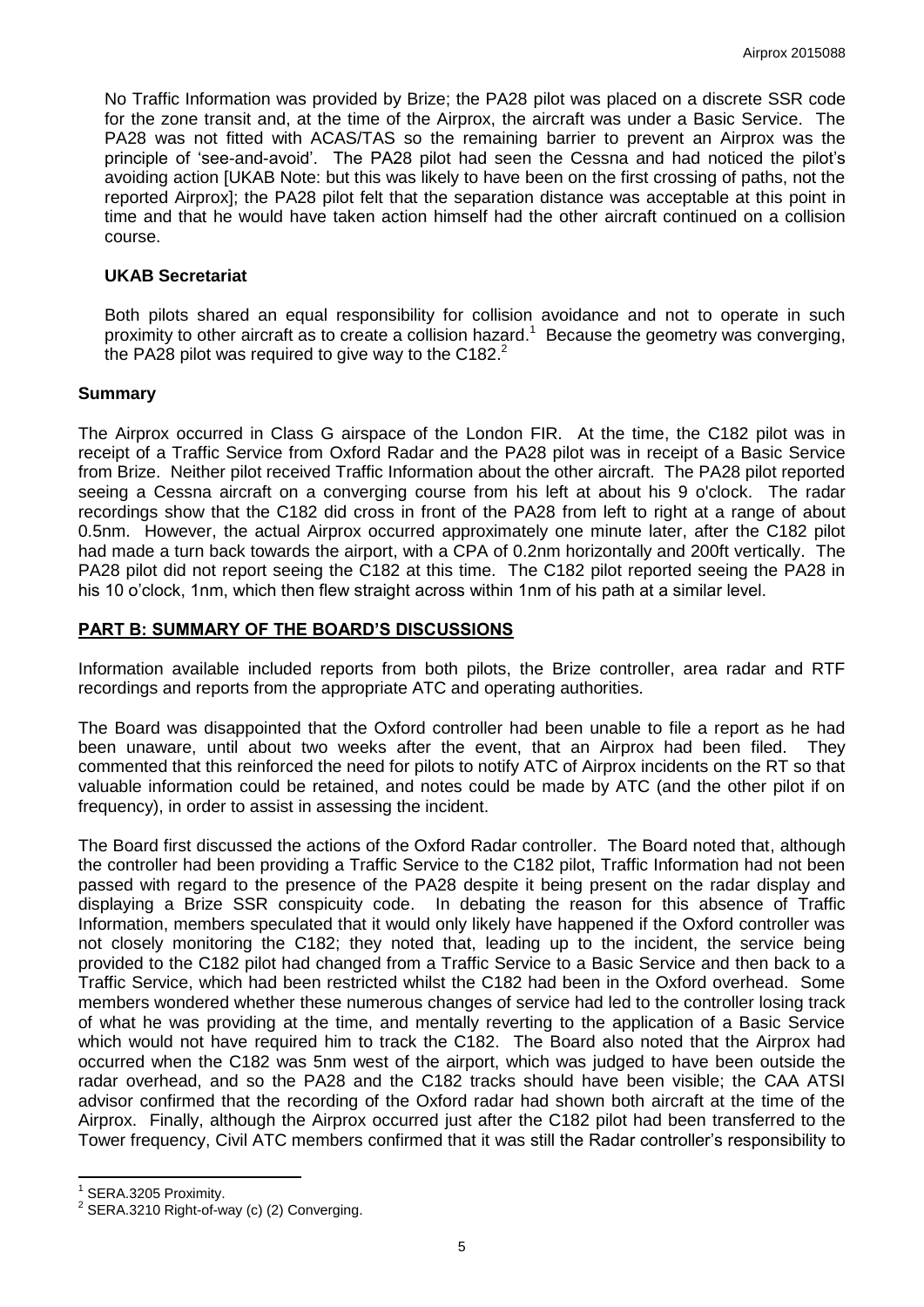issue Traffic Information about conflicting traffic before transferring the C182 pilot to the Tower frequency.

The Board then discussed the actions of the Brize controller. Although recognising that the PA28 pilot had been in receipt of a Basic Service, some members wondered if the controller could have done more by passing Traffic Information to the pilot, or could have transferred him to Oxford's frequency on noting that his routeing was taking him through Oxford's instrument approach. The Board were informed that the Oxford approach track was not displayed on the Brize radar display, and so he would not necessarily have been aware that the PA28 was likely to fly through. The Military ATC member then went on to explain that, to assist the movement of traffic within the vicinity of Brize and Oxford, a Letter of Agreement (LOA) had been established , which was reviewed annually; this review had taken place about two months previously. He confirmed that, in accordance with the current LOA, it was Oxford's responsibility to coordinate any traffic seen to be conflicting with their traffic. To assist Oxford ATC, pilots are instructed to squawk a Brize conspicuity code, and this had occurred on this occasion. He also considered that the option of transferring the pilot to the Oxford frequency was not practical because the aircraft had been about to enter the Brize CTR, where Brize would need to be in control of the PA28.

Some Board members wondered whether the PA28 pilot should have requested a Traffic Service, especially because his route would be taking him through an instrument approach to Oxford. A Civil Pilot member commented that it was equally possible that he had not realised that his flight would cross through the Oxford instrument procedure because it was not displayed on the CAA charts; the fact that it was not aligned with Oxford's runways might have understandably meant that the PA28 pilot could have thought he was doing his best to avoid Oxford's ATZ and instrument patterns when in fact he might be unaware that he was flying through one. Members recalled previous recommendations, both made in November 2014 (Airprox 2014097 and 2014126), that had called for the CAA to consider producing a chart of UK Airfield holding pattern positions, and expressed their concern that the recommendations had not been resolved to date. Ultimately, most members agreed that the pilot had been in communication with the correct ATC unit (Brize is notified as the LARS unit for the area), and had done all that was required of him in ATC terms given his likely knowledge of the airspace structure.

The Board then considered the cause of the Airprox. They noted that the tracks of the two aircraft had crossed twice. On the first occasion, approximately one minute before the Airprox had occurred, the pilot of the PA28 had seen the C182 pass ahead and turn away in what he had thought had been avoiding action; however, given that the C182 pilot did not report seeing the PA28 at this time, members opined that this was probably simply the C182 pilot following the instrument approach procedure's left turn. After his turn back towards Oxford, the C182 pilot had then observed the PA28 crossing from left to right in close proximity. Although assessing the risk of a collision as none, the Board noted that he had nevertheless elected to file an Airprox report, and they wondered if he had done so as a result of being startled by suddenly seeing an aircraft when he would justifiably have expected to have been warned of any conflicting traffic under his agreed Traffic Service. The Board agreed that, although pilots in Class G are ultimately responsible for seeing and avoiding other traffic, the C182 pilot should have been assisted with Traffic Information from the Oxford controller before he changed frequency; although it was agreed that this lack of Traffic Information was a contributory factor, the root cause of the Airprox was, nevertheless, determined to be because of a late sighting by the C182 pilot and a non-sighting by the PA28 pilot. The C182 pilot's own assessment of no risk, combined with the 200ft/0.2nm measured separation at CPA, led the Board to consider that here had, in the end, been little risk of collision, and that the risk should therefore be classified as Category C.

# **PART C: ASSESSMENT OF CAUSE AND RISK**

Cause: A late sighting by the C182 pilot and a non-sighting by the PA28 pilot.

Contributory Factor: Oxford ATC did not give Traffic Information to the C182 pilot despite him being in receipt of a Traffic Service.